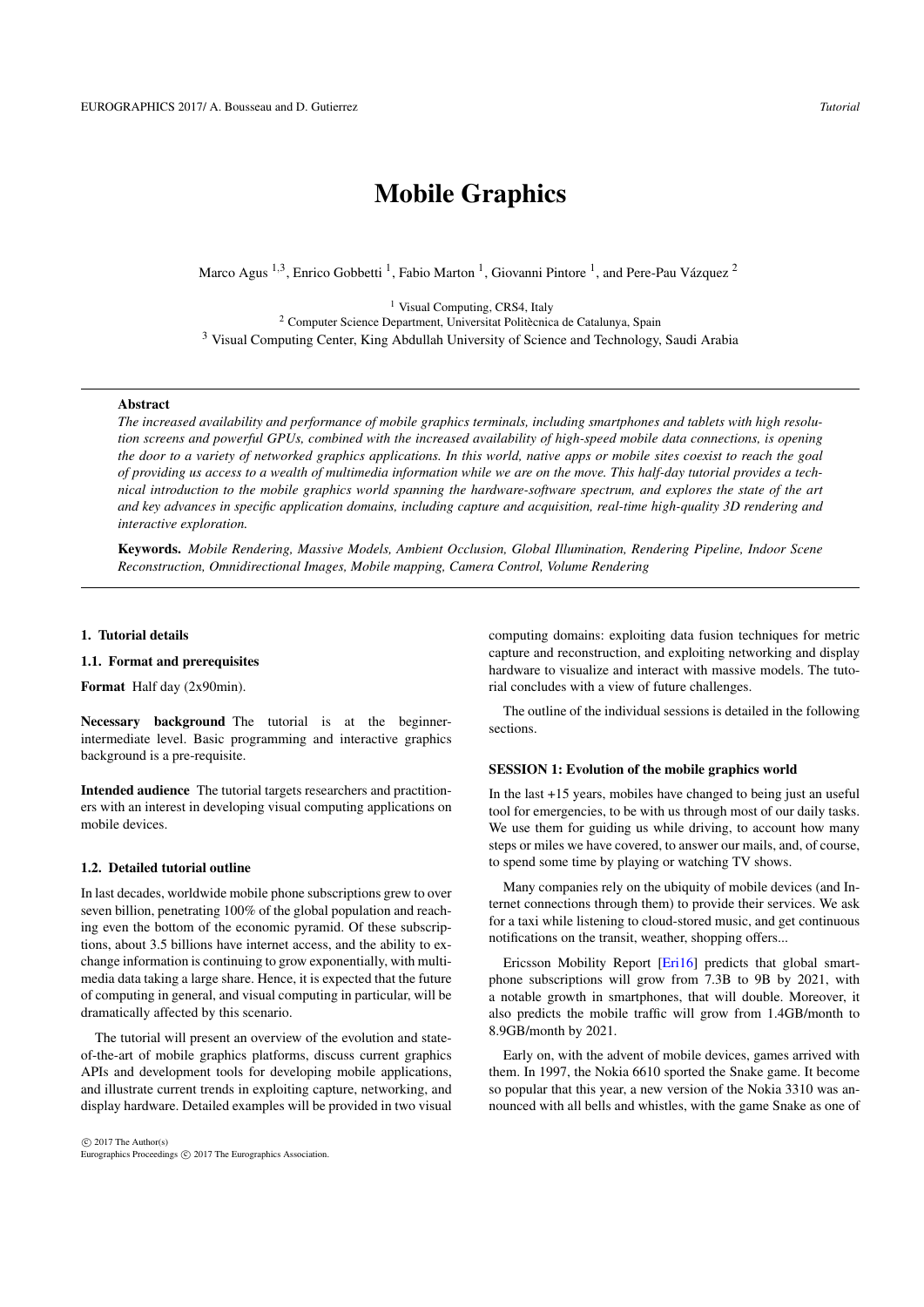<span id="page-1-0"></span>its selling points. So throughout the history of smartphones, gaming [\[FGBAR12\]](#page-4-1) (especially casual gaming [\[Kul09\]](#page-4-2)) has become one of its desired features, and with gaming, the needs of increasing the graphics power come all along.

In this session, we will analyze the evolution of the mobile world from the point of view of the graphics, but also with all the elements that make it possible, such as the GPU, the operative system, and so on...

The main areas that will be covered are:

- Overview of mobile world, and its capillary diffusion;
- Description of the main characteristics of mobile graphics terminals, with respect to network; capabilities, graphics and displays, sensors and CPUs;
- Discussion of current issues and future opportunities.

This section ends with a discussion that will lead to a further analysis of the mobile application trends.

# SESSION 2: Mobile graphics application trends

Since the release of the iPhone, smartphones have become mainstream. Most of us own at least one of those, and it is not uncommon to see people sporting two of those. However, despite that, according to the GSM organization, two-thirds of the population own a device  $([A^*17])$  $([A^*17])$  $([A^*17])$  there is a lack of variety in vendors, and operative systems. Most of the devices sold either have iOS or Android, accounting for a 95% of the market. Thus, the evolution of applications and graphics in general is tightly linked to the evolution of those two operative systems ( [\[GR11,](#page-4-3) [Tra12\]](#page-4-4)).

The session will cover different aspects of mobile graphics, such as:

- General overview of rendering pipeline for interactive 3D mobile applications.
- Evolution of 3D graphics applications, from remote rendering solutions to hybrid mobile/remote solutions, exploiting imagebased or model-based methods.
- Overview of current trends in hardware acceleration employing parallel pipelines, real-time ray tracing and multi-rate approaches;
- Overview of other visual mobile applications like 3D acquisition and processing, physical simulations, and visual aberration correction.

After this session, the talk will concentrate on the actual development of applications and the technical aspects involved.

#### SESSION 3: Graphics development for mobile systems

As commented above, only two operative systems dominate the market, with above 95% of the market share: iOS and Android.

Apple was first in creating a closed way to install new apps on a mobile, through the Apple Store. The device owners can only install applications from the official store. Moreover, Apple uses a strict approval-first policy that is lengthy and sometimes arbitrary. Although there are other means to install applications in an iPhone or iPad, they are forbidden by Apple and are by no means accessible to most of the population, due to its technical complications. This has permitted Apple to have a fine grain control on which applications appear in the store, and, though it has its own shortcomings, especially for developers, it has some advantages for the users, such as the relative safety of the content.

Following the path marked by Apple, Google also provides a store, although the users can easily install applications from other sources, even from other vendors such as Amazon or Samsung, that compete with Google both in selling devices, and in selling apps.

Both operative system owners (Apple and Google) have created the tools that facilitate the development of aplications. In the case of iOS, Apple provides an SDK for the development using Objective C. More recently, Apple is shifting to a new language called Swift, and moving the graphics development to a new language, called Metal ( [\[CP15\]](#page-3-1), both developed by Apple.

Google chosed Java instead, for its popularity. Android SDK also provides a set of tools for application development, that is continuously evolving. The graphics language implemented in Android is OpenGL, although new versions of Android are now supporting the evolution of OpenGL: Vulkan.

The outline of the discussed points will be the following one:

- Overview of main operating systems employed in mobile platforms;
- Description of currently used programming languages and tools and deployment environments;
- Introduction to currently available 3D APIs.
- Q&A

#### SESSION 4: Mobile metric capture and reconstruction

Mobile devices have become increasingly attractive for solving environment sensing problems given their multi-modal acquisition capabilities and their growing processing power, enabling fast digital acquisition and effective information extraction [\[DL15\]](#page-3-2). In this tutorial session, we will cover the following subjects:

- Overview of the mobile device sensor and sensor-fusion capabilities available on mobile devices, ranging from commodity smartphones and tablets to new generation spherical panoramic cameras (SPC).
- Introduction to image-based 3D reconstruction methods running on mobile devices;
- Mobile metric reconstruction methods using a combination of images and inertial acceleration data with an example implementation of a full acquisition and SfM reconstruction pipeline working in a limited bounding volume;
- Real-world cases: mobile mapping and reconstruction of indoor scenes, from the limits of the perspective views to the advantages of the wide-FOV panoramic images;
- Example of application: mobile reconstruction and exploration of indoor structures exploiting omnidirectional images;
- Motion estimation and dense depth maps generation from small motion with mobile SPC;
- Future trends: automatic mapping and reconstruction of indoor structures from 360 video sequences.
- Q&A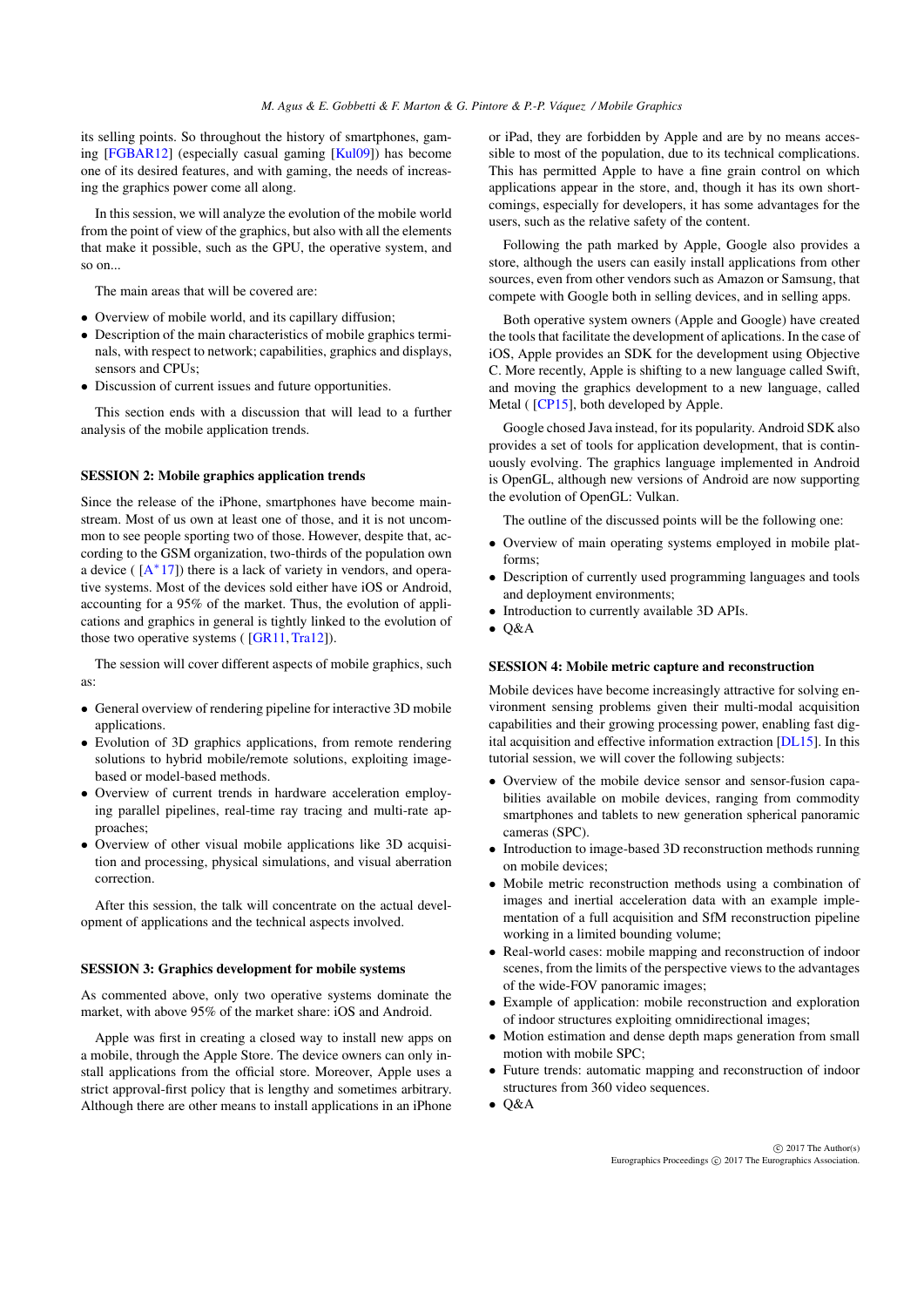## <span id="page-2-0"></span>SESSION 5: Scalable mobile visualization

Since the first version on Snakes back in 1997, the GPUs have evolved, but also gaming and gamers. Nowadays, many hardcore gamers demand for incredibly large, realistic environments, together with multi-user collaboration and interaction. Mobile gaming has also evolved similarly. Nowadays, many applications try to mimic the console quality.

In this session we will analyze some of the developments in mobile graphics that make this possible. From the rendering of massive models, to the implementation of realistic rendering techniques or the use of volume data.

Despite being claimed the contrary, mobile GPUs are still not on par with consoles and/or desktop GPUs. This makes the use of large scenes or datasets, quite difficult. As a result there is a need in the implementation of algorithms that are able to deal with large models. Despite mobile GPUs are equipped with powerful hardware, that implements a large portion of the OpenGL pipeline (e.g. tessellation, 3D textures...), the horsepower is not enough in many cases, to deal with (what in desktop would be considered) medium to large scenes in realtime.

There are several main challenges when developing graphics applications for mobile devices:

- Memory limitations: The model might not fit inside the mobile device.
- GPU capabilities: The algorithm we intend to use either requires non available GPU features (e.g. not all GPUs support tessellation).
- GPU horsepower: Even if the GPU has the capabilities, and the memory to store the data, the algorithm required (e.g. a GPUbased raycasting) is unable to render, because it is so costly that the operative system kills the application because it has become non responsive.
- Performance: We can avoid the previous limitations but still have not enough performance for the implementation run smoothly.

Throughout the last years, there have been many developments tailored to improve the quality of renderings for large datasets, both in terms of quality and in performance.

The initial trend was the creation of client-server architectures, where the mobile simply renders an image generated by a high end device [\[PGGB12\]](#page-4-5). This architecture has been used both for meshes [\[BAMG14a\]](#page-3-3), point clouds [\[BGM](#page-3-4)<sup>∗</sup> 12], and volume datasets [\[LS07\]](#page-4-6).

The arrival of more powerful GPUs, just recently, has allowed the possibility of rendering large models with them, although always performing some sort of simplification. This is due to the fact that, even if claimed the contrary, mobile GPUs still are 10 to 40 times slower than a desktop GPU, as can be seen in benchmarks that compare both GPUs (such as GFXBench).

For high quality illumination, we only find papers that address some parts of the rendering equation, being it shadows [\[BLM16\]](#page-3-5), or some physically-based rendering effects [\[LKC14\]](#page-4-7). In many cases, when implemented in mobile, global illumination approximations rely on a high number of precalculations [\[KUK15\]](#page-4-8), usually in the form of light maps [\[SE16\]](#page-4-9). There are just a few techniques that

 c 2017 The Author(s) Eurographics Proceedings (C) 2017 The Eurographics Association calculate a certain approximation to the rendering equation on realtime, e.g. ambient occlusion [\[SV16a\]](#page-4-10).

In the case of volumetric models, it was not until 2011-2012 that rendering them directly on the smartphone was possible, using a standard GPU-based raycasting [\[BV12\]](#page-3-6). But even the framerates that one can achieve with the latest device are still low for volumetric datasets [\[SAK15\]](#page-4-11).

- Characteristics of mobile devices with respect to massive models and need for scalable technique with low CPU overhead;
- Converting complex environments to image-based solutions;
- Scaling in terms of geometry: comparison of general chunked triangulation/point-cloud methods with constrained techniques exploiting pre-defined compressed image formats and graphics primitives;
- Improving visual quality with real-time screen-space based global illumination methods for mobile applications.
- Approaches to support interactive volumetric exploration.
- $\bullet$  O&A

## SESSION 6: Wrap-up and Conclusions

- Summary and view of future challenges
- Final O&A session

#### 2. Relevant references

The tutorial will provide a general introduction and summary to the domain of mobile graphics. Some particular works will be presented in more details to illustrate case studies of significant methods and applications. Relevant references are the following:

- capture and reconstruction [\[PGGS16b,](#page-4-12) [GPG](#page-4-13)<sup>∗</sup> 16, [PGG](#page-4-14)<sup>∗</sup> 16, [PAG14,](#page-4-15) [PG14\]](#page-4-16); metric reconstruction with mobile devices  $[GPG^*16]$  $[GPG^*16]$ ;
- presentation of enhanced image representations [\[AJPG16\]](#page-3-7), image-based exploration of environments [\[PGGS16a,](#page-4-17)[DGB](#page-3-8)<sup>∗</sup> 14], and real-time interactive exploration of massive sur-faces [\[BAMG14b,](#page-3-9) [BGMT13,](#page-3-10) BGMT13, [GMB](#page-4-18)<sup>\*</sup>12] and vol-umes [\[VB12,](#page-4-19) [DGBN](#page-3-11)<sup>\*</sup>16]
- real-time global illumination [\[SV16b\]](#page-4-20)

## 3. Presenters

Marco Agus is currently research engineer in the Visual Computing Center (VCC) at King Abdullah University of Science and Technology. He holds a Laurea (M.Sc.) degree in Electronics Engineering (1999) and a Ph.D. degree in Mechanical Engineering (2004) from the University of Cagliari, Italy. His research interests span a variety of visual computing topics, including massive model rendering and 3D spatial interaction on various displays, ranging from mobile platforms to light field displays, volume visualization, haptics and surgical simulations, and 3D digital heritage applications. His research is published in book chapters, journal and conference papers in the area of computer graphics. He served as program committee member and reviewer and presented tutorials at international conferences.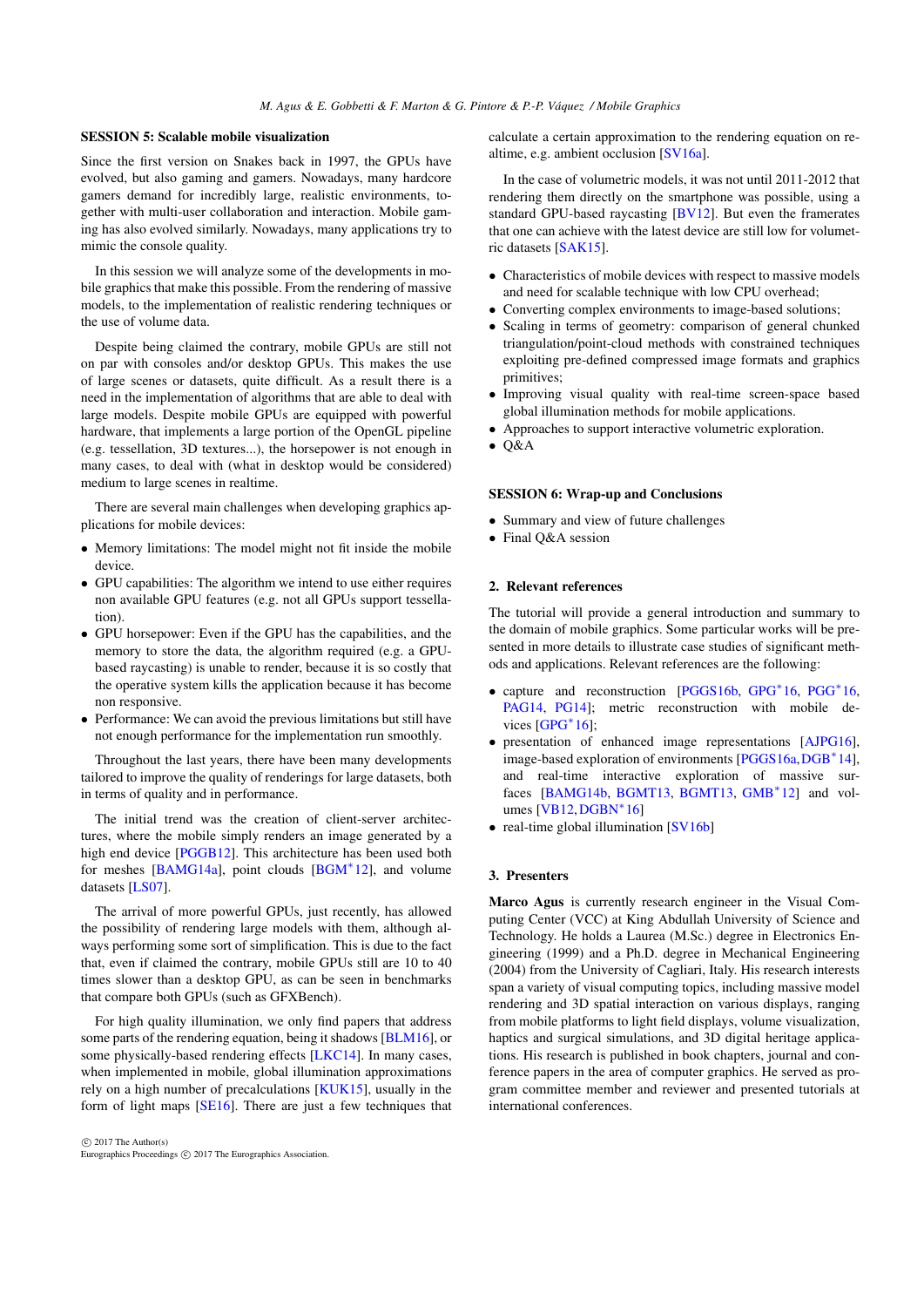Enrico Gobbetti is the director of Visual Computing (ViC) at the Center for Advanced Studies, Research, and Development in Sardinia (CRS4), Italy. He holds an Engineering degree (1989) and a Ph.D. degree (1993) in Computer Science from the Swiss Federal Institute of Technology in Lausanne (EPFL), as well as Full Professor Habilitations in Computer Science and Information Processing from the Italian Ministry of University and Research. Prior to joining CRS4, he held research and teaching positions at EPFL, UMBC, and NASA. Enrico's research spans many areas of visual computing and is widely published in major journals and conferences. Many of the technologies developed by his group have been used in as diverse real-world applications as internet geoviewing, scientific data analysis, surgical training, and cultural heritage study and valorization. Enrico regularly contributes to the community as reviewer, commitee member, and tutorial speaker. He participated to the Editorial Board of Computer Graphics Forum (2008-2011), and is currently Associate Editor of The Visual Computer (2010 now), Frontiers in Virtual Environments (2014-now), and IEEE Transactions on Visualization and Computer Graphics (2015-now). He is key member of IEEE Technical Committes on Multimedia Communication (2010-now) and Human Perception and Multimedia Computing (2012-now). He also served as Program Chair of ACM Web3D 2013 and EGPGV 2016, as well as general co-chair e Eurographics 2012 and EuroVis 2015.

Fabio Marton is a researcher in the Visual Computing (ViC) group at the Center for Advanced Studies, Research, and Development in Sardinia (CRS4). He holds a Laurea (M. Sc.) degree (1999) in Computer Engineering from the University of Padova, as well as an Associate Professor Habilitation in Computer Science from the Italian Ministry of University and Research. His current research interests include out-of-core data processing, compression multiresolution modeling and time-critical rendering. He has participated as a key developer in industrial and research projects that have led to the development of state-of-the-art tools for large scale model rendering. He has co-authored papers in major international refereed journals and conferences, co-chaired EGPGV 2012 (general) and 2013 (papers), and given tutorials at IEEE Visualization, SIGGRAPH, and Eurographics. Before joining CRS4, he worked on 3D scanning at LMTT Padova and Optonet Brescia.

Giovanni Pintore is a researcher in the Visual Computing (ViC) group at the Center for Advanced Studies, Research, and Development in Sardinia (CRS4). He holds a Laurea (M. Sc.) degree (2002) in Electronics Engineering from the University of Cagliari. His research interests include multiresolution representations of large and complex 3D models, lightfield displays, reconstruction and rendering of architectural scenes exploting mobile devices and the new generation mobile spherical cameras. His research is published in major journals and conferences of computer graphics and computer vision. He served as program committee member and reviewer at international conferences and recently as Program Chair of the last Eurographics Italian Chapter conference. He is currently EU project manager in the field of security, where he is developing and applying novel mobile graphics techniques for indoor capture, mapping, and exploration.

Pere Pau Vázquez. is an associate professor at the MOVING Group in Universitat Politècnica de Catalunya. He holds a Degree in Computer Engineering, and a PhD in Computer Science by the Universitat Politècnica de Catalunya. His research interests include the visualization of molecular models, GPU-accelerated rendering, and mobile-based graphics. He has published a number of papers in major journals and conferences of computer graphics and visualization. He has served numerous times as program committee member at different international conferences and he is currently the co-chair of EuroVis 2017.

# Acknowledgments

This tutorial was partially supported by the Scan4Reco project funded by European Union's Horizon 2020 Framework Programme for Research and Innovation under grant agreement no 665091. We also acknowledge the contribution of Sardinian Regional Authorities under projects VIGEC and VIDEOLAB and of King Abdullah University of Science and Technology.

#### **References**

- <span id="page-3-0"></span>[A<sup>\*</sup>17] ASSOCIATION G., ET AL.: The mobile economy 2017. URL: http://www.gsma.com/mobileeconomy/[accessed March 17]. [2](#page-1-0)
- <span id="page-3-7"></span>[AJPG16] AGUS M., JASPE VILLANUEVA A., PINTORE G., GOBBETTI E.: PEEP: Perceptually enhanced exploration of pictures. In *Proc. VMV* (Oct. 2016). [3](#page-2-0)
- <span id="page-3-3"></span>[BAMG14a] BALSA M., AGUS M., MARTON F., GOBBETTI E.: Humors: Huge models mobile rendering system. In *Proceedings of the 19th International ACM Conference on 3D Web Technologies* (2014), ACM, pp. 7–15. [3](#page-2-0)
- <span id="page-3-9"></span>[BAMG14b] BALSA RODRIGUEZ M., AGUS M., MARTON F., GOB-BETTI E.: HuMoRS: Huge models mobile rendering system. In *Proc. Web3D* (Aug. 2014), pp. 7–16. [3](#page-2-0)
- <span id="page-3-4"></span>[BGM∗12] BALSA M., GOBBETTI E., MARTON F., PINTUS R., PIN-TORE G., TINTI A.: Interactive exploration of gigantic point clouds on mobile devices. In *VAST* (2012), pp. 57–64. [3](#page-2-0)
- <span id="page-3-10"></span>[BGMT13] BALSA RODRÍGUEZ M., GOBBETTI E., MARTON F., TINTI A.: Coarse-grained multiresolution structures for mobile exploration of gigantic surface models. In *Proc. SIGGRAPH Asia Symposium on Mobile Graphics and Interactive Applications* (November 2013), pp. 4:1– 4:6. [3](#page-2-0)
- <span id="page-3-5"></span>[BLM16] BALA S., LOPEZ MENDEZ R.: Efficient soft shadows based on static local cubemap. *GPU Pro 7* (2016), 175. [3](#page-2-0)
- <span id="page-3-6"></span>[BV12] BALSA M., VÁZQUEZ P. P.: Practical volume rendering in mobile devices. In *International Symposium on Visual Computing* (2012), Springer, pp. 708–718. [3](#page-2-0)
- <span id="page-3-1"></span>[CP15] CAIRA T., PRIETO J.: Learn metal for ios 3d game development.  $\mathcal{D}$
- <span id="page-3-8"></span>[DGB∗14] D<sup>I</sup> BENEDETTO M., GANOVELLI F., BALSA RODRIGUEZ M., JASPE VILLANUEVA A., SCOPIGNO R., GOBBETTI E.: ExploreMaps: Efficient construction and ubiquitous exploration of panoramic view graphs of complex 3D environments. *Computer Graphics Forum 33*, 2 (2014), 459–468. [3](#page-2-0)
- <span id="page-3-11"></span>[DGBN∗16] DÍAZ-GARCÍA J., BRUNET P., NAVAZO I., PEREZ F., VÁZQUEZ P.-P.: Adaptive transfer functions. *The Visual Computer* (2016), 1–11. [3](#page-2-0)
- <span id="page-3-2"></span>[DL15] DEV K., LAU M.: Democratizing digital content creation using mobile devices with inbuilt sensors. *Computer Graphics and Applications 35*, 1 (Jan 2015), 84–94. [2](#page-1-0)